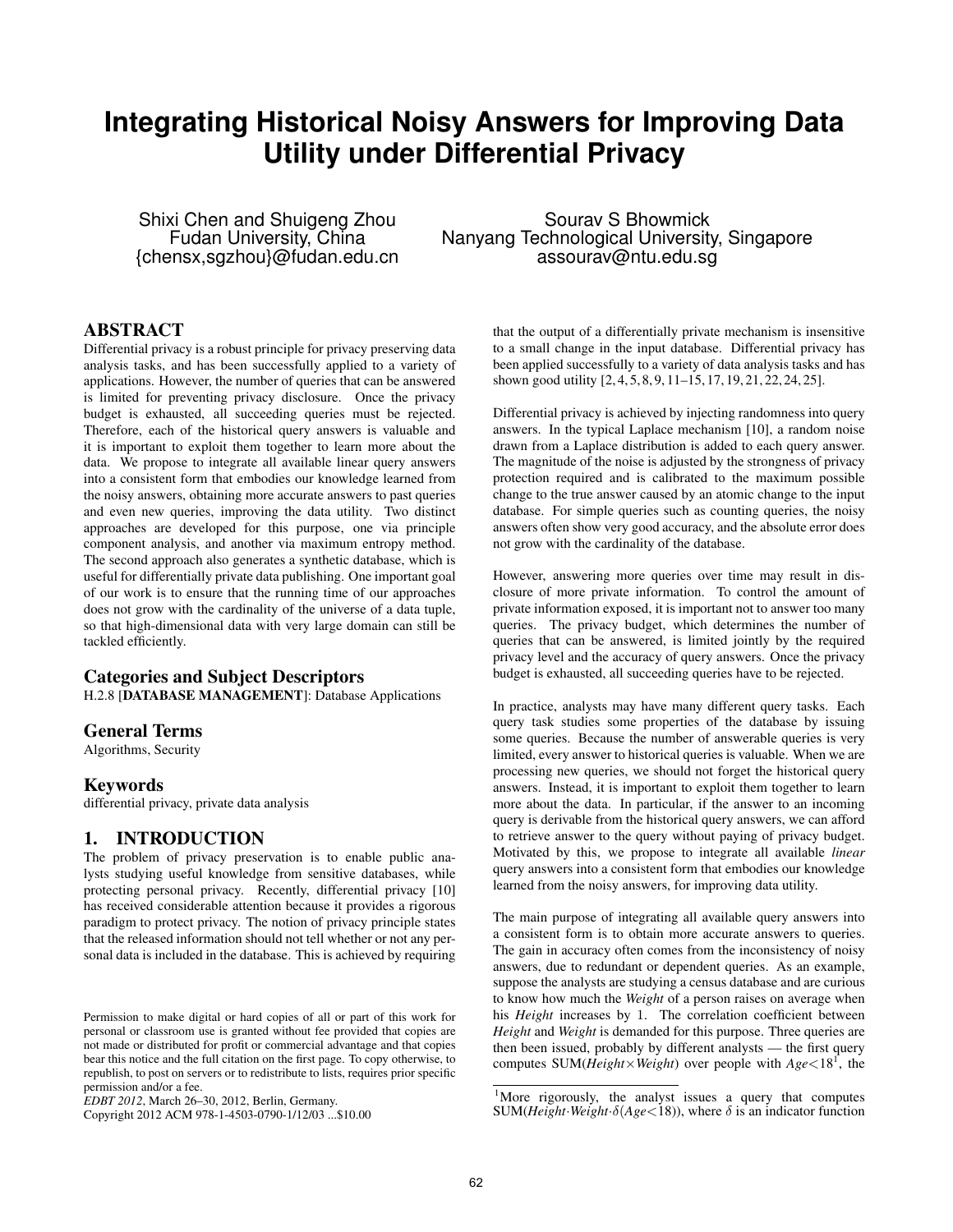second query with *Age* > 18, and the third query over people of any age. Here, three queries are linear dependent, and the answer to each query can be improved by incorporating the noisy answers to other two, provided that injected noise is independent. In practice, dependence among a large collection of queries is expected to appear commonly, especially when issued by different analysts.

A potential solution to the above problem is to apply a powerful query mechanism to all queries, obtaining the best possible noisy answers within the limited privacy budget. However, there are at least two reasons for this solution to be often infeasible. First, in many situations, some query tasks appear earlier than other query tasks, and the later query tasks can be adaptively generated based on the results from the earlier query tasks. But most query mechanisms are unable to incorporate historical noisy answers to compute new queries, they require all queries in the workload are given at once. Second, the database  $T$  may be high-dimensional, even if each individual query task may operate on a low-dimensional projection of T. Because most, if not all, query mechanisms [14, 17] that support arbitrary linear queries require running time at least quadratic in the size of the data domain, the computation cost is prohibitively expensive.

Contributions. In this paper we study two post-processing approaches to integrate noisy answers to all linear queries into a consistent form, which can improve the accuracy of the estimate answers to all past or even new queries. One is based on principle component analysis, the other is based on the maximum entropy method. A typical use of our approaches is to incorporate the knowledge learned from historical query answers to refine the noisy answers output by a query mechanism for the current query workload. Purely based on past query answers, our approaches can also give meaningful answers to new queries that are highly correlated with past queries, which are very useful when the privacy budget has been exhausted. An important advantage of our approaches is that explicit computation of the base histogram over the entire universe  $U$  of a data tuple is circumvented, and the computation cost does not explicitly depend on the cardinality of U. Hence it is possible to tackle high-dimensional data with very large domain (or even continuous data with infinitely large domain) efficiently.

Our second approach also generates a synthetic database that approximately matches the query answers, which is useful for differentially private data publishing. Some studies [4, 11] have dedicated to differentially private data publishing, but most have polynomial, or even super-polynomial computation cost in the cardinality of U. Moreover, they adopt the difference between the answers to the synthetic database and to the input database as the only objective for optimization, which may not be preferable because the synthetic database can be very skew and unnatural. Our approach uses entropy as a secondary objective, leading to more natural data distributions and can give meaningful answers to new queries.

Our approaches use a parameter  $\alpha$  to trade off the bias and the variance of estimate answers. Our first approach returns unbiased estimate answers when  $\alpha$  is set to  $+\infty$ , but we are more interested in biased answers because that often allows more accurate results. We also present an approach to automatically select appropriate values for  $\alpha$  for obtaining the best possible answers. When prior belief about the data distribution is available, the prior knowledge

that predicates whether *Age*<18 is true.

is often helpful for improving query accuracy when the past noisy answers do not provide sufficient information. In this paper we also show how to incorporate the prior belief into our approaches.

Organization. Section 2 gives notation and preliminaries; Section 3 and 4 introduce the two proposed approaches respectively; Section 5 presents experimental evaluation; Section 6 surveys related work; Section 7 concludes the paper.

### 2. NOTATION AND PRELIMINARIES

Suppose an input database T has d attributes  $A_1 \dots A_d$  and n tuples  $t_1 \ldots t_n$ ,  $t_i \in U$ . We denote by  $t_i[j] \in A_j$  the j'th attribute value of  $t_i$ . The universe or domain U of a tuple is the Cartesian product of all attribute domains  $A_i$ . We consider a collection of m queries  $q_1 \dots q_m$ , each described by a feature function  $f_i : U \to \mathbb{R}$ and computing the sum of feature values over T

$$
q_i(T) = \sum_{1 \le j \le n} f_i(t_j) \tag{1}
$$

We refer to queries that can be expressed in the above form as *linear* queries. Note that a variety of important query types is covered in this expression, such as counting queries (including range queries as a special case) and moment estimation (mean, variance, correlation coefficient, etc). Many data mining tasks can be built on linear queries.

To simplify notations and discussion, we assume that all data are discrete and have finite domains. But it is possible to extend our approaches to continuous data that have infinitely large domains.

A common (but not the only) way to obtain differentially private answers to linear queries is via Laplace mechanism [10], which introduces an independent Laplace noise  $e_i \sim Lap(b_i)$  with variance  $2b_i^2$  to the answer to each query  $q_i$ . We have the following m noisy answers (together with their noise magnitudes  $b_i$ ) released

$$
a_i = \sum_{1 \le j \le n} f_i(t_j) + e_i \quad 1 \le i \le m \tag{2}
$$

where the probability density of  $e_i \sim Lap(b_i)$  at x is

$$
Lap(x;b_i) = \frac{1}{2b_i} \exp\left(-\frac{|x|}{b_i}\right)
$$
 (3)

In this paper, we will simply assume that the database cardinality  $n$ is known to analysts.<sup>2</sup>

For better query accuracy, many query strategies introduce correlated noises into the query answers. However, all query strategies [2, 8, 15, 17, 25] built upon Laplace mechanism can be converted into the above model. These query strategies work by computing and submitting the *strategy* queries, some linear combinations of the user queries, to the Laplace mechanism. We can simply assume that the strategy queries and their noisy answers are known, which will not violate differential privacy.

Our principle component analysis approach is in fact based on a more relaxed setting — it merely assumes that the noisy answers are unbiased and the covariance matrix is known. This will support query mechanisms [14] that are not built upon Laplace mechanism.

<sup>&</sup>lt;sup>2</sup>We can use  $\epsilon$ -indistinguishability, the original concept of differential privacy, which permits release of n.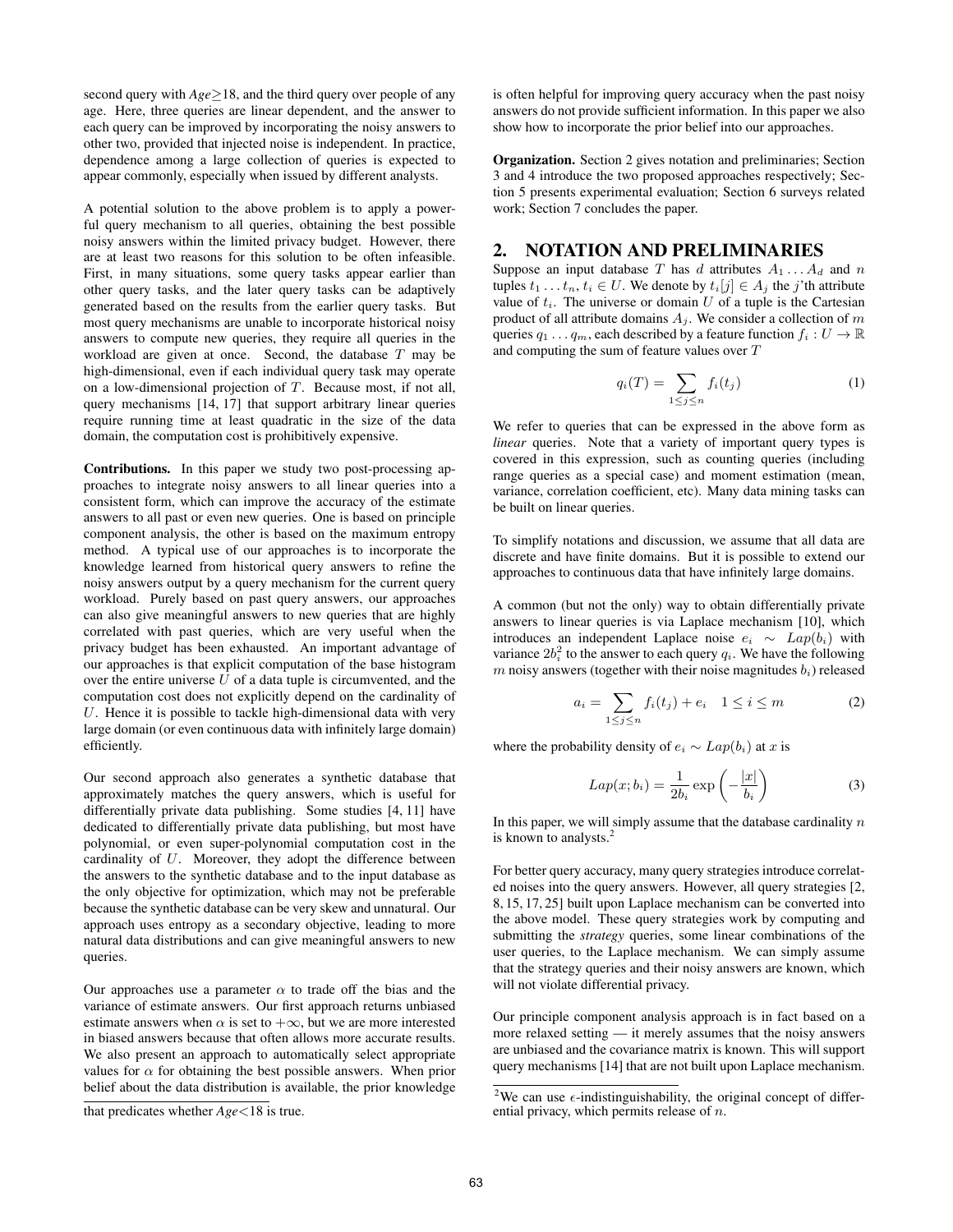The output of our approaches can be regarded as the estimate answers to the space of all possible linear queries. These estimate answers are consistent in the sense that they must correspond to a base histogram  $\hat{h}$  that comprises the estimate counts for each element in the data universe  $\bar{U}$ . The estimate counts are real numbers and can be negative. Once the base histogram  $\hat{h}$  is decided, the estimate answers to all linear queries are determined. However, we will avoid the explicit construction of the base histogram  $\hat{h}$ , otherwise the computation cost is at least proportional to the size of data domain U. The principle component analysis approach represents  $h$  as a set of eigen-queries along with the least squares estimates to their answers. In contrast, the maximum entropy approach represents  $\hat{h}$  as a parameterized probability distribution or a sufficiently large sample drawn from that distribution. The maximum entropy approach affords stronger consistency, in the sense that the output always correspond to a valid database.

The goal of our approaches is to improve the query accuracy, which can be measured by the mean squared error of the estimate answers. Our approaches aim at obtaining the best possible answers to the past queries, but they are also able to give meaningful answers to new queries that are highly correlated with past queries.

When some prior belief about the data distribution is available, it is often helpful to incorporate that *a priori* knowledge into the computation for obtaining better query answers. The knowledge often comes from unequal chances of value assignments to an attribute. For example, some diseases are more common than others, and an address value at the level of city should be weighted more than an address value as the level of street. Our approaches can refine the estimate answers according to a prior distribution  $p_0(t) = \prod p_{0,i}(t[i])$  that assumes strong independency between attributes. If no a priori knowledge is given, an uniform distribution  $p_0(t) = \frac{1}{|U|}$  is used as the uninformative prior.

It is possible to obtain the prior distribution  $p_0$  by computing some extra queries to the database T. Each marginal distribution  $p_{0,i}$  can be obtained by computing  $|A_i|$  marginal queries that compute the counts for each possible assignment to  $A_i$ . Since the sensitivity of all 1-D marginal queries is only  $d$ , a little cost of privacy budget can afford very accurate results.<sup>3</sup>

# 3. THE PRINCIPLE COMPONENT ANAL-YSIS APPROACH

Let  $U = \{1, \ldots, N\}$ , and we represent  $x = [x_1, \ldots, x_N]^T$  as a column vector of counts:  $x_i = |\{j | t_j = i, 1 \le j \le n\}|.$ Each linear query is a length-N row vector  $q_i = [q_{i,1}, \ldots, q_{i,N}]$ with each  $q_{i,j} = f_i(j)$ . We organize the m queries  $q_i$  into the rows of a  $m \times N$  query matrix Q, the m noisy answers  $a_i$  and m noise variables  $e_i$  into column vectors a and e. We denote by  $\Sigma = E(ee^{T})$  the covariance matrix of the noisy answers. Then the best linear unbiased estimate for the true answer  $Qx$  is given by the weighted least squares solution to the linear regression problem

$$
a = Qx + e \quad E(e) = 0 \quad Cov(e) = \Sigma \tag{4}
$$

The solution to this problem is  $\hat{x} = (Q^T \Sigma^{-1} Q)^+ Q^T \Sigma^{-1} a =$  $(\Sigma^{-\frac{1}{2}}Q)^+\Sigma^{-\frac{1}{2}}a$ , where the superscript + denotes the Moore-Penrose pseudo-inverse.  $\hat{x}$  is an unbiased estimate of x only if  $rank(Q) = N$ . In any case,  $Q\hat{x}$  gives the least squares estimate to the true answer  $Qx$ . In general, the subspace spanned by the rows of Q, made up of all linear combinations of input queries  $\{q_i\}$ , gives the set of all estimable functions<sup>4</sup>. For any estimable query  $q$ ,  $q\hat{x}$  gives the least squares estimate to  $qx$ .

However, the above standard process requires explicit construction of the  $m \times N$  matrix Q, and takes  $O(Nm^2)$  time if  $N > m$ . This is prohibitively expensive when the data universe  $U$  is extremely large, say, for high-dimensional data. In this section, we will present a more efficient approach that is suitable to the case of  $m \ll |U|$  and is applicable for a range of important queries.

#### 3.1 The Kernel PCA Approach

Our idea is to use PCA (Principle Component Analysis) to compute a collection of orthonormal queries {vi}, called *eigenqueries*, each a linear combination of the input queries  ${q_i}$ . Moreover, we also compute  $\{z_i\}$ , the least squares estimates to the eigenqueries' true answers. Those least squares estimates are guaranteed being pairwise uncorrelated. Once  $\{v_i\}$  and  $\{z_i\}$  are obtained, the estimate answers to any other queries can be derived from them.

Specifically, we are looking for a linear transformation operation  $W$  that achieves three goals:  $WQ$  returns an orthogonal matrix  $V = WQ$  whose rows give a set of  $r = rank(Q)$  orthonormal queries  $\{v_i\}$ ; Wa obtains the least squares estimate to Vx, i.e.,  $Wa = WQ\hat{x}$ ;  $Wa$ , or its errors  $We$ , are pairwise linearly uncorrelated, i.e.,  $E(We(We)^T) = W\Sigma W^T$  is a diagonal matrix.

Such matrix  $W$  can be found by computing the SVD (Singular Value Decomposition) of  $\Sigma^{-\frac{1}{2}}Q$ :  $\Sigma^{-\frac{1}{2}}Q = U\Lambda V$ , where  $U =$  $(u_{i,j})_{m \times m}$  and  $V = (v_{i,j})_{N \times N}$  are orthonormal matrices, and  $\Lambda$  is an  $m \times N$  diagonal matrix with  $r = rank(Q)$  nonnegative singular values  $\lambda_1 \ldots \lambda_r$  on the diagonal in descending order. Then  $W = \Lambda^+ U^T \Sigma^{-\frac{1}{2}}$  suffices our need. Only the r nonzero rows of W are useful, and other zero rows are discarded.

An alternative way to find  $W$  is by computing the eigendecomposition of  $\Sigma^{-\frac{1}{2}}QQ^T\Sigma^{-\frac{1}{2}} = U\Lambda^2 U^T$ , where U is an orthonormal matrix and  $\Lambda^2$  is a diagonal matrix with eigenvalues on the diagonal in decreasing order. This way can produce the same  $U$  and  $\Lambda$ (except the extra rows or columns with full zeros) as the former way. Thus we also obtain  $W = \Lambda^+ U^T \Sigma^{-\frac{1}{2}}$ .

Finally, we obtain  $r$  transformed queries that come from the  $r$ nonzero rows of  $V = WQ$ . We refer to these transformed queries as eigenqueries, denoted by row vectors  $v_1 \ldots v_r$ . In fact they are the principle components of the input queries (without centering at zero) weighted by  $1/\sigma_1 \ldots 1/\sigma_m$ , when the noisy answers are independent variables with variances  $\{\sigma_i^2\}$ .

PROPOSITION 1. The eigenqueries  $v_1 \ldots v_r$  are a set of or*thonormal vectors that forms a orthonormal basis for the subspace spanned by the input queries*  $q_1 \ldots q_m$ .

<sup>&</sup>lt;sup>3</sup>With little chances, the noisy answers to the marginal queries may be invalid (negative), thus we need to convert them into a proper prior. A simple way is to truncate negative answers to 0. A more elegant way is to postulate a parameterized prior of the prior  $p_{0,i}$ and then perform Bayesian inference with the noisy answers as evidence. This goes beyond the scope of this paper.

<sup>4</sup>The term *estimable* means that an unbiased estimate can be derived.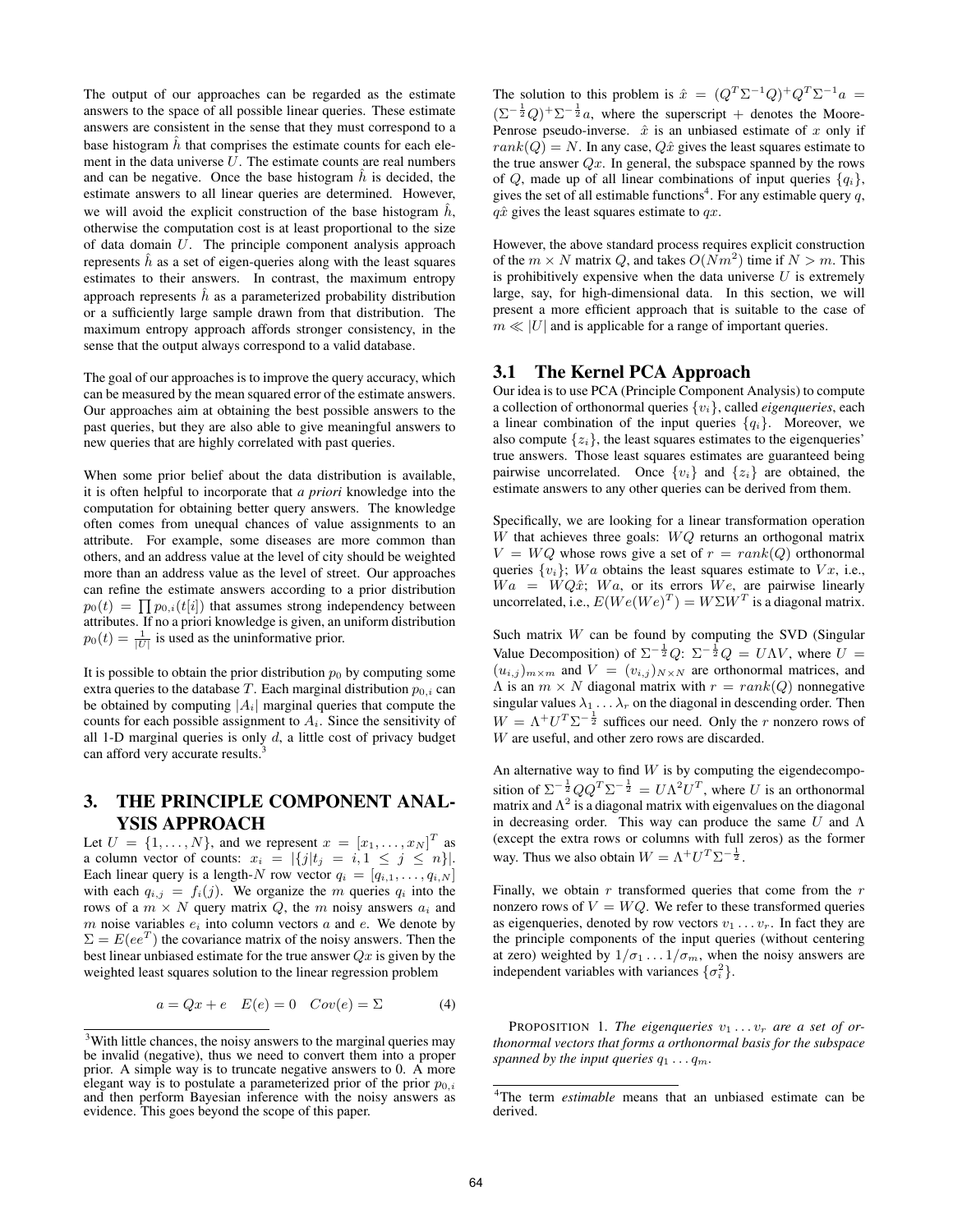PROPOSITION 2. *The least squares estimate to the answer to the eigenqueries is* W a*.*

PROOF.

$$
WQ\hat{x} = WQ(\Sigma^{-\frac{1}{2}}Q)^{+}\Sigma^{-\frac{1}{2}}a
$$
 (5)

$$
= W\Sigma^{\frac{1}{2}} U\Lambda V (V^T \Lambda^+ U^T) \Sigma^{-\frac{1}{2}} a \tag{6}
$$

$$
= \Lambda^+ U^T \Sigma^{-\frac{1}{2}} \Sigma^{\frac{1}{2}} U \Lambda \Lambda^+ U^T \Sigma^{-\frac{1}{2}} a \tag{7}
$$

$$
= \Lambda^+ U^T \Sigma^{-\frac{1}{2}} a = W a \tag{8}
$$

 $\Box$ 

PROPOSITION 3. The errors We of the estimate answers to *eigenqueries are pairwise linearly uncorrelated (but they are usually dependent in terms of probabilities).*

PROOF. 
$$
W\Sigma W^T
$$
 =  $\Lambda^+ U^T \Sigma^{-\frac{1}{2}} \Sigma \Sigma^{-\frac{1}{2}} U (\Lambda^+)^T$  =  $(\Lambda^T \Lambda)^+$   $\square$ 

Thus, the eigenqueries  $\{v_i\}$  and their estimate answers  $\{z_i\}$  collectively give the least squares estimates for all estimable queries in a consistent form, where  $z = (z_i)_{r \times 1}$  comprises the first r entries of  $Wa$ . Each estimable query q is a unique combination  $c_1v_1 + \cdots + c_rv_r$  of the eigenqueries. The coefficients  $c_1 \ldots c_r$ can be simply derived by computing the inner products  $c_i = qv_i^T$ , and we obtain the least squares estimate answer  $c_1z_1 + \cdots + c_rz_r$ . Because  $z_i$ 's have pairwise uncorrelated errors of variances  $1/\lambda_i^2$ , the variance of q's estimate answer is  $c_1^2/\lambda_1^2 + \cdots + c_r^2/\lambda_r^2$ .

For non-estimable query  $q$ , the above process actually finds an estimable query q' that is closest to q (measured by  $||q - q'||_2$ ) and returns the least squares estimate answer to  $q'$ .

When the database cardinality  $n$  is known to analysts, it is useful to add a virtual query  $u = [1 \dots 1]_{1 \times N}$  with sufficiently low error variance into the input queries Q to embody our knowledge about  $n<sup>5</sup>$ . The virtual query u counts the total number of tuples in T, and we call  $u$  the *universal* query. Inclusion of  $u$  in  $Q$  results in that  $u$ becomes the most significant eigenquery  $v_1 = N^{\frac{1}{2}}u$  with infinitely large  $\lambda_1$ .

# 3.2 Computing the Kernel Matrix

The benefit of the PCA approach is that, in essence, all calculations can be carried out with the inner products  $\langle q_i, q_j \rangle$ . It is unnecessary to explicitly construct the length- $N$  vectors  $q_i$  and  $v_i$  if the inner products  $\langle q_i, q_j \rangle$  are easy to compute. We first compute the *kernel matrix*  $K = QQ^T$  that involves with  $m^2$  inner products. Based on eigendecomposition of  $\Sigma^{-\frac{1}{2}} K \Sigma^{-\frac{1}{2}} = U \Lambda^2 U^T$ , we obtain  $W =$  $\Lambda^+ U^T \Sigma^{-\frac{1}{2}}$ , where each nonzero row gives the coefficients of an eigenquery  $v_i$  in combination of input queries. Those coefficients are used for finding the coordinates  $c_1 \ldots c_r$  of any query q in the basis of eigenqueries:  $c_i = \langle q, v_i \rangle = \sum_j w_{i,j} \langle q, q_j \rangle$ . Thus, the least squares estimate answer to any query  $q$  can be obtained by computing  $nr$  inner products. Overall, the output of our approach are the coefficient matrix W, the least squares estimate  $z = Wa$  to the answers to r eigenqueries, and the eigenvalues  $\{\lambda_i^2\}$ , which can be computed in  $O(m^2r)$  time once the kernel matrix K is available.

In the remainder of this section, we redefine the inner product  $\langle q_i, q_j \rangle$  as the dot product  $q_i q_j^T$  divided by N. This scales the kernel matrix  $K$  by a factor  $1/N$ , and makes the norm of the universal query u be  $||u|| = 1$  (so  $v_1 = u$ ). Because PCA is a scale and rotation invariant procedure, the output W and  $\{\lambda_i^2\}$  will not change.

The key problem is to find a way to compute the inner products without traversing every location in the universe  $U$ . Recall that the tuple representation  $t$  that consists of  $d$  attribute values. To simplify discussion, we assume that the size of every attribute domain is bounded by a number  $C: |A_i| \leq C$  for all i.

We propose to write a query  $q = (f(t))_{1 \times N}$  in the following *polynomial* form

$$
(q)_t = f(t) = \sum_{1 \le i \le l_q} \prod_{j \in S_{q,i}} g_{q,i,j}(t[j])
$$
 (9)

that comprises  $l_q$  product terms  $\prod_{j \in S_{q,i}} g_{q,i,j}(t[j])$ , where  $S_{q,i} \subseteq$  $\{1 \dots d\}$  and  $g_{q,i,j}(t[j])$  are arbitrary functions that can be computed in constant time. We define the size of q, denoted by  $s_q$ , the number of times the  $g_{q,i,j}$  functions appear in the polynomial form:  $s_q = \sum_i |S_{q,i}| \leq l_q d.$  We let  $g_{q,i,j}(t[j]) = 1$  for all  $j \notin S_{q,i}$ , so that we also have  $(q)_t = \sum_{1 \leq i \leq l_q} \prod_{1 \leq j \leq d} g_{q,i,j}(t[j])$ .

The reason for the use of polynomial form is that many queries can be written in a polynomial form of very short lengths  $l_q \ll N$ , which helps us to compute the inner products in an efficient way.

THEOREM 1. *The inner product of*  $q_1$  *and*  $q_2$  *can be computed in*  $O(l_{q_1} s_{q_2} C + l_{q_2} s_{q_1} C) \le O(l_{q_1} l_{q_2} dC)$  *time.* 

PROOF.

$$
\langle q_1, q_2 \rangle = \sum_{t \in U} (q_1)_t (q_2)_t / N \tag{10}
$$

$$
= \sum_{1 \le i \le l_{q_1}} \sum_{1 \le j \le l_{q_2}} \prod_{1 \le k \le d} \sum_{\theta \in A_k} \frac{1}{|A_k|} g_{q_1, i, k}(\theta) g_{q_2, j, k}(\theta) \tag{11}
$$

$$
= \sum_{1 \leq i \leq l_{q_1}} \sum_{1 \leq j \leq l_{q_2}} \prod_{\substack{k \in S_{q_1,i} \\ \cup S_{q_2,j}}} \sum_{\theta \in A_k} \frac{1}{|A_k|} g_{q_1,i,k}(\theta) g_{q_2,j,k}(\theta) \quad (12)
$$

Eq. 12 has at most  $l_{q_1} s_{q_2} C + l_{q_2} s_{q_1} C$  calls to g functions.

The factor C appears because we need to traverse every element of  $A_k$  for computing  $\sum_{\theta \in A_k} g_{q_1,i,k}(\theta) g_{q_2,j,k}(\theta)$ . For many kinds of queries (like range queries), the  $g$  functions have special structure that allows us to compute  $\sum_{\theta \in A_k} g_{q_1,i,k}(\theta) g_{q_2,j,k}(\theta)$  in constant time. In that case, the factor  $C$  does not appear.

COROLLARY 1. *The kernel matrix* K *can be computed in*  $O(\sum_i l_{q_i} \sum_i s_{q_i} C) \leq O((\sum_i l_{q_i})^2 dC)$  time.

Many query types can be written in a polynomial form with short lengths, thus support efficient computation of the inner products. Some typical examples are as follows.

A range query  $q$  counts the number of tuples whose attribute values fall into specified intervals. A  $k$ -D range query can be

<sup>&</sup>lt;sup>5</sup> or we can use constrained linear regression to avoid use of the infinitely low variance.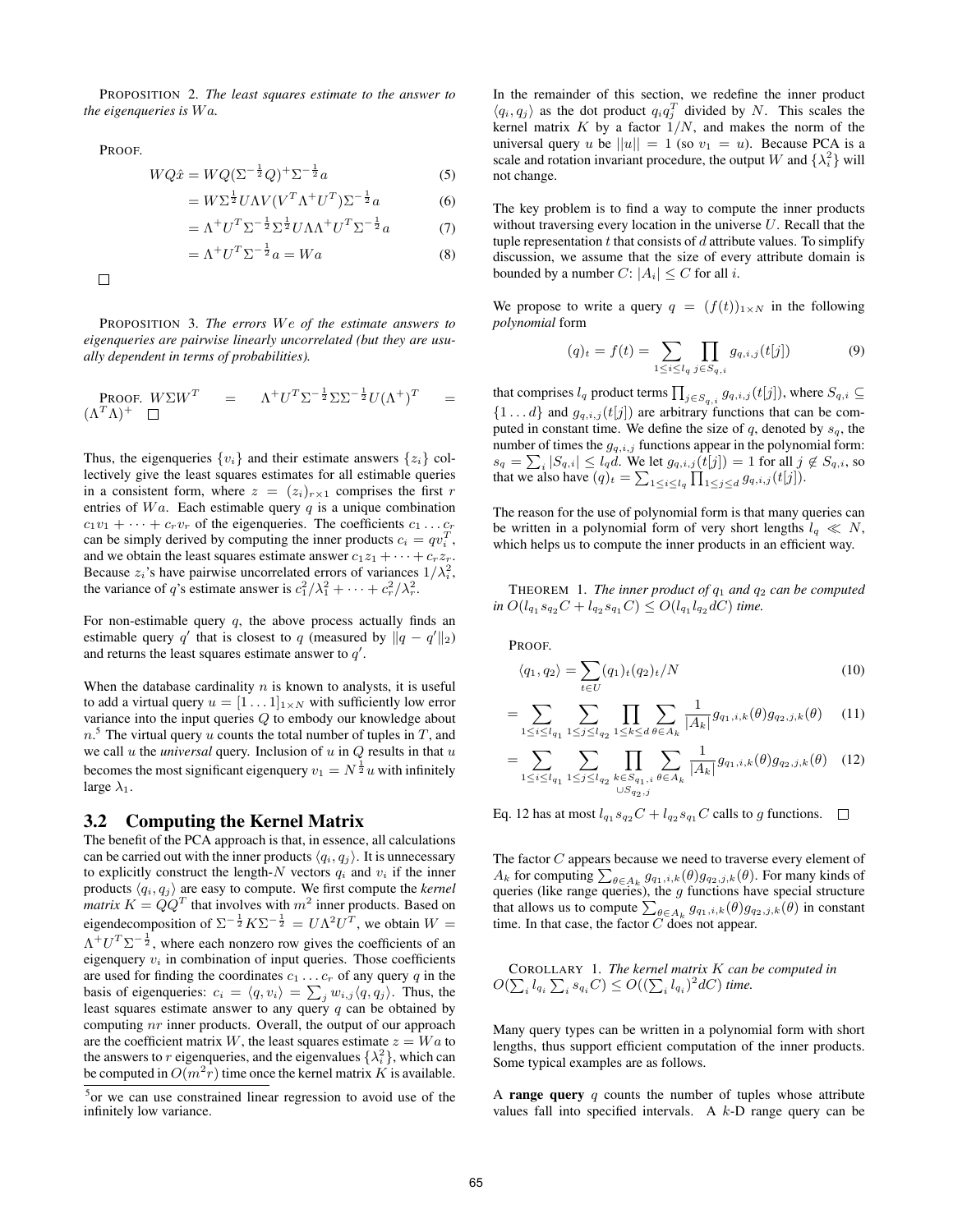written as  $(q)_t = \delta(a_1 \leq t[i_1] \leq b_1) \times \cdots \times \delta(a_k \leq t[i_k] \leq b_k),$ where  $\delta$  denotes an indicator function that returns 1 if the predicate is true and returns 0 otherwise. We have  $l_q = 1$  and  $s_q = k$ .

A counting query  $q$  with predicate function given by a boolean expression can be written in a polynomial form, by summing over all possible assignments to the boolean variables in the expression. The length  $l_q$  can be exponentially large in the number of boolean variables. However, many user queries only contain a few boolean variables.

Mean, variance, covariance, and higher order moments can be written in the form  $(q)_t = (t[i_1])^{c_1} \times \cdots \times (t[i_k])^{c_k}$  for some constants  $\{c_k\}$ .  $l_q = 1$  and  $s_q \leq k'$  for a k'-order moment.

A query strategy proposed in [2] addresses binary attributes  $(|A_i| = 2)$  and computes the **Fourier transformation** of the database. The query to compute a Fourier coefficient is in the form:  $(q)_t = (-1)^{t[i_1]} \times \cdots \times (-1)^{t[i_k]}$ .  $l_q = 1$  and  $s_q \leq d$ .

The work in [25] extends the Fourier transformation to the wavelet **transformation.** The strategy query is in the form:  $(q)_t$  =  $\prod_i (-1)^{c_i(t[i])}$  for some functions  $c_i$ .  $l_q = 1$  and  $s_q = d$ .

Some queries does not belong to any of the above examples. However, we can show that the inner products can still be efficiently computed if each of the queries is relevant to only a few attributes. Because most existing query strategies [2,8,15,17,25] require computation cost at least proportional to the domain size, the queries generated by those strategies usually operate on a low-dimensional projection of  $T$  on only a few attributes.

Suppose a query q is relevant to a set of  $d_q$  attributes  $h_q = \{h_{q,1},$  $\ldots, h_{q,d_q}$ . Let  $Dom_q$  denote the Cartesian product  $\prod_i A_{h_{q,i}}$ , and let  $q(t')$  for  $t' \in Dom_q$  denote  $(q)_t$  when  $t'$  and  $t$  match on the relevant attributes. Then q can be regarded as the sum of  $|Dom_q|$ counting queries, each specifies a location in  $Dom_q$ . We can write q as

$$
(q)_t = \sum_{t' \in Dom_q} \prod_{1 \le i \le d_q} \delta(t[h_{q,i}] = t'[i])q(t')
$$
 (13)

We have  $l_q = |Dom_q|$  and  $s_q = l_q d_q$ . This immediately implies that the inner product of two such queries  $q_1$  and  $q_2$  can be computed in at most  $O(|Dom_{q_1}||Dom_{q_2}|(d_{q_1} + d_{q_2})) \le$  $O(C^{d_{q_1}+d_{q_2}}(d_{q_1}+d_{q_2}))$  time. We can further reduce the computation cost to only  $O(|Dom_{q_1}|d_{q_1} + |Dom_{q_2}|d_{q_2})$ .

THEOREM 2. *The inner product of*  $q_1$  *and*  $q_2$  *can be computed*  $\int$  *in*  $O(|Dom_{q_1}|d_{q_1} + |Dom_{q_2}|d_{q_2}) \leq O(C^{d_{q_1}}d_{q_1} + C^{d_{q_2}}d_{q_2})$  $time$ , assuming the computation cost for  $q_i(t')$  for  $t' \in Dom_{q_i}$ *is*  $O(d_{q_i})$ .

PROOF.

$$
\langle q_1, q_2 \rangle = \sum_{t \in U} (q_1)_t (q_2)_t / N \tag{14}
$$
\n
$$
= \sum_{t_0 \in Dom_{h_{q_1} \cap h_{q_2}}} \left( \sum_{t_1 \in Dom_{h_{q_1} \setminus h_{q_2}}} q_1(t_0, t_1) \right)
$$

$$
\left(\sum_{t_2 \in Dom_{h_{q_2} \setminus h_{q_1}}} q_2(t_0, t_2)\right) / |Dom_{h_{q_1} \cup h_{q_2}}| \qquad (15)
$$

where  $Dom_h$  denotes  $\prod_{i \in h} A_i$ . Eq. 15 has  $|Dom_{q_1}|$  calls to  $q_1(\cdot)$ and  $|Dom_{q_2}|$  calls to  $q_2(\cdot)$ .

COROLLARY 2. *The kernel matrix* K *can be computed in*  $O(\sum_i |Dom_{q_i}|d_{q_i}m) \ \leq \ O(\sum_i C^{d_{q_i}}d_{q_i}m)$  time, assuming the *computation cost for*  $q_i(\overline{t}')$  *for*  $\overline{t'} \in Dom_{q_i}$  *is*  $O(d_{q_i})$ *.* 

In practice, we can use either Eq. 12 or Eq. 15 to compute the inner product of a pair of queries, and choose the faster one based on the types of queries.

# 3.3 Trade-off between Bias and Variance

Usually, if we can tolerate a small bias, and change the query a little, we may obtain more accurate estimate answer with smaller error. Suppose there are two queries  $q_1$  and  $q_2$ , which compute the number of elements that fall into the interval [0, 99] and [1, 100], respectively. Because these two queries are very similar and highly correlated, we are often able to obtain a more accurate answer, to any of them, by averaging their noisy answers. The resulting answer  $a = (a_1 + a_2)/2$  is the least squares estimate answer to the query  $q = (q_1 + q_2)/2$  (provided that two noisy answers have equal variances). Because  $q$  is very similar to  $q_1$  and  $q_2$ , the estimate bias  $(q - q_1)x$  is hopefully very small. Because  $E(error^2) = bias^2 + variance$ , as long as the reduction in variance is more than the square of estimate bias, a is a better answer to  $q_1$  (or  $q_2$ ) in terms of squared error, though the estimate bias is unknown to analysts.

To answer a query  $q$ , we propose to return the least squares estimate  $q' \hat{x}$  to another estimable query  $q'$ , and minimize the objective function

$$
R_q(q') = \alpha^2 \|q - q'\|^2 + Var(q'\hat{x})
$$
 (16)

The parameter  $\alpha \geq 0$  controls the trade-off between bias and variance. In the following we present a simple way to solve this problem.

Any query q can be decomposed into orthogonal components  $q =$  $c_1v_1+\cdots+c_rv_r+q_{bias}$ , in which  $c_i = \langle q, v_i \rangle$  and the inherent bias  $q_{bias}$  denotes the difference from q to the estimable space spanned by  $\{v_i\}$ . Then we represent q' in the similar way:  $q' = y_1 c_1 v_1 +$  $\cdots + y_r c_r v_r$ , where  $0 \le y_i \le 1$ . Through simple calculation, we obtain  $||q - q'||^2 = \sum_{i} (1 - y_i)^2 c_i^2 + ||q_{bias}||^2$  and  $Var(q'\hat{x}) =$  $Var(\sum_{i} y_i c_i z_i) = \sum_{i} y_i^2 c_i^2 / \lambda_i^2$ , where  $1/\lambda_i^2$  is the variance of  $z_i$ . Hence,

$$
R_q(q') = ||q_{bias}||^2 + \sum_i ((1 - y_i)^2 \alpha^2 c_i^2 + y_i^2 c_i^2 / \lambda_i^2)
$$
 (17)

The optimal solution can be obtained by setting the derivative to zero, and we get  $y_i = \frac{\alpha^2}{\alpha^2 + 1/\lambda_i^2}$ .

Finally, for each query q we output  $y_1c_1z_1 + \cdots + y_r c_rz_r$  as its estimate answer that minimizes the objective function  $R_q$ ,  $y_i$  serve as the weights to every eigenqueries  $v_i$ , and are irrelevant to the query  $q$ . Obviously, the output estimate answers to the space of all possible queries are consistent.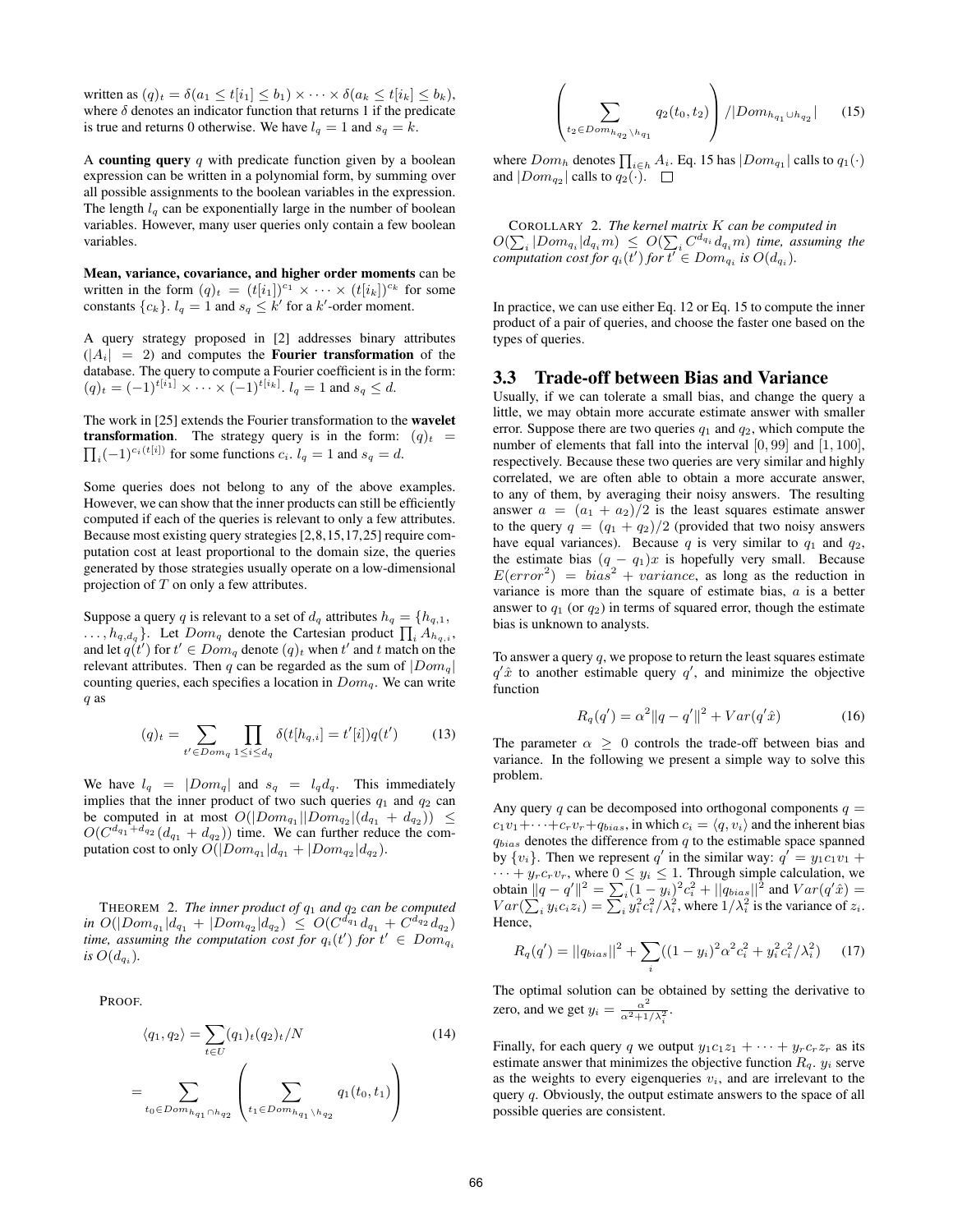**THEOREM** 3. Let  $y_i = \frac{\alpha^2}{\alpha^2 + 1/\lambda_i^2}$ . For any query q, the output  $y_1c_1z_1 + \cdots + y_r c_rz_r$  *is the least squares estimate answer to* another query  $q'$  that minimizes  $R_q(q')$ , where  $c_i = \langle q, v_i \rangle$ . For *any fixed assignment to* α*, the output estimate answers to the space of all possible queries are consistent.*

The weights of eigenvectors are assigned according to the variances of their least squares estimate answer: higher variance, less important. The parameter  $\alpha$  controls how much the weights are affected by the variances. If  $\alpha = +\infty$ , all eigenqueries are equally weighted, so we always output unbiased estimate answer to any estimable query q. When  $\alpha$  approaches 0, only the universal query  $u = v_1$  is used. In latter case, the estimate answer to a query q is  $\langle q, u \rangle z_1 = q u^T n/N$ , as if computed on a uniformly distributed database. This is like a smooth version of dimension reduction. A simple observation is that, if we restrict each  $y_i$  to be either 0 or 1, then  $y_i = 1$  if and only if  $1/\lambda_i^2 < \alpha^2$ , and all eigenqueries  $v_i$  with  $1/\lambda_i^2 > \alpha^2$  are discarded.

# 3.4 Incorporating Prior Belief about Data **Distribution**

So far, we measure the difference between two queries by the squared norm  $||q - q'||^2$  when we trade off between bias and variance. Because the inner product is set to proportional to the dot product, all locations in  $U$  are equally weighted in measuring the difference between q and  $q'$ . This may not be preferable, because some assignments to a tuple can be more likely to appear than other assignments. When a prior distribution  $p_0$  is given, we propose to use a new inner product function, which is defined as

$$
\langle q_1, q_2 \rangle = \sum_{t \in U} p_0(t) (q_1)_t (q_2)_t \tag{18}
$$

With this definition, each member  $t$  of  $U$  is weighted by it's prior probability  $p_0(t)$ .

To intuitively understand the effect of this change, consider the extreme case that  $\alpha$  approaches 0. In that case, the estimate answer to a query q is  $\langle q, u \rangle z_1 = n \sum_{t \in U} p_0(t)(q)_t(u)_t$ , as if computed on a database that follows the prior distribution  $p_0$ . So the parameter  $\alpha$  indicates to what extent we believe the prior distribution.

We assume that the prior distribution is given in the form  $p_0(t) =$  $\prod p_{0,i}(t[i])$ , which makes strong independency assumption. Then Eq. 12 now becomes

$$
\langle q_1, q_2 \rangle = \sum_{t \in U} p_0(t)(q_1)_t (q_2)_t = \tag{19}
$$

$$
\sum_{1 \leq i \leq l_{q_1}} \sum_{1 \leq j \leq l_{q_2}} \prod_{\substack{k \in S_{q_1,i} \\ \cup S_{q_2,j}}} \sum_{\theta \in A_k} p_{0,k}(\theta) g_{q_1,i,k}(\theta) g_{q_2,j,k}(\theta) \quad (20)
$$

This is equivalent to having every  $g_{q,i,j}$  function in Eq. 12 and Eq. 15 to be substituted with a new one  $g'_{q,i,j}(t[j]) =$  $\sqrt{|A_j|p_{0,j}(t[j]]}g_{q,i,j}(t[j])$ . Hence, the computation cost for inner products remains the same.

# 3.5 Selecting an Appropriate  $\alpha$

For improving query accuracy, it is desirable to choose an  $\alpha$  that leads to estimate answers with minimal mean squared error (MSE) to a collection of queries. The best choice of  $\alpha$  depends on the

data distribution and the queries. A simple way to choose  $\alpha$  is to try many possible assignments to  $\alpha$ , compute for each trial the resulting MSE in a differentially private manner, and choose the assignment that leads to the smallest noisy MSE. However, this approach will expend considerable amount of privacy budget, because a) it has to compute many differentially private MSE queries for making a good choice; b) the sensitivity of a MSE query is large, which makes it difficult to obtain an accurate estimate to MSE.

We assume that all input queries are independently drawn from an underlying population  $\Omega$ , and the noises added to every query answer are also independent (though it is still possible to apply our approach to the case of dependent noises). We propose to find an  $\alpha$ that minimizes the following quantity

$$
MSE_m(\alpha) = \tag{21}
$$

 $E_{q_i \sim \Omega, q \sim \Omega}((\mathcal{A}(\{(q_1, a_1) \dots (q_m, a_m)\}, q, \alpha) - qx)^2)$ 

where A denotes the algorithm that receives  $m$  input queries  $q_i$ and noisy answers  $a_i$  and outputs the estimate answer to  $q$  given parameter  $\alpha$ , and qx denotes the true answer to q. So  $MSE_m$  is the expected squared error of the estimate answers to new queries that come from the same distribution from which the input queries are drawn. We present an approach to estimate this MSE resulted by a choice of  $\alpha$ , purely based on the past noisy answers to  $Q$ .

Our idea is based on cross-validation. We randomly split all  $m$ queries in  $Q$  into  $k$  groups. At each stage we choose a group as test set  $Q_{test}$ , and the union of other groups as training set  $Q_{training}$ . We use the PCA approach to process the training queries in  $Q_{training}$  together with their noisy answers. Then we compute the estimate answers  $a'_{test}$  to the test queries in  $Q_{test}$ , according to the current choice of  $\alpha$ . The estimate answers  $a'_{test}$ are then compared to  $Q_{test}$ 's noisy answers  $a_{test}$ , so as to obtain an unbiased estimate to  $MSE_{|Q_{training}|}$ . The above stage is repeated  $k$  times, each time choosing a different group as the test set. The  $k$  estimates are averaged to obtain the final (biased) estimate to  $MSE_m$ .

Now we focus on a single stage. To obtain an unbiased estimate to  $MSE_{|Q_{training}|}$ , we will compare the estimate answers  $a'_{test}$ with the noisy answers  $a_{test}$ . We first compute  $\widehat{mse} = ||a_{test} - b||$  $a'_{test}$ ||<sup>2</sup>/|Q<sub>test</sub>|, which uses  $a_{test}$  as if true answers to derive the mean squared error of  $a'_{test}$ . Then we subtract from  $\widehat{mse}$  the mean variance of  $a_{test}$  to obtain the estimate  $MSE_{|Q_{training}|}$  for this stage. If all noisy answers to  $Q$  are independent, then  $a_{test}$  and  $a'_{test}$  are independent, and the obtained estimate  $MSE_{|Q_{training}|}$ is unbiased, as supported by the following theorem.

THEOREM 4. Let  $a_1 \ldots a_n$  be some unknown quantities,  $b_1 \ldots b_n$  *be some estimates to*  $\{a_i\}$ *, and*  $c_1 \ldots c_n$  *be some unbiased estimates to*  $\{a_i\}$ *. Let*  $\sigma_i^2$  *denote the variance of*  $c_i$ *. Assuming that*  ${b_i}$  *and*  ${c_i}$  *are independent random variables. Then, an unbiased estimate to the expected mean squared error of*  ${b_i}$  *is*  $\frac{1}{n} \sum_i (b_i - c_i)^2 - \frac{1}{n} \sum_i \sigma_i^2.$ 

PROOF. Because  $E(c_i) = a_i$  and  $E(c_i^2) = a_i^2 + \sigma_i^2$ ,

$$
E\left(\sum_{i}(b_i-c_i)^2-\sum_{i}\sigma_i^2\right)
$$
 (22)

$$
=\sum_{i} E(b_i^2 - 2b_i c_i + c_i^2 - \sigma_i^2)
$$
\n(23)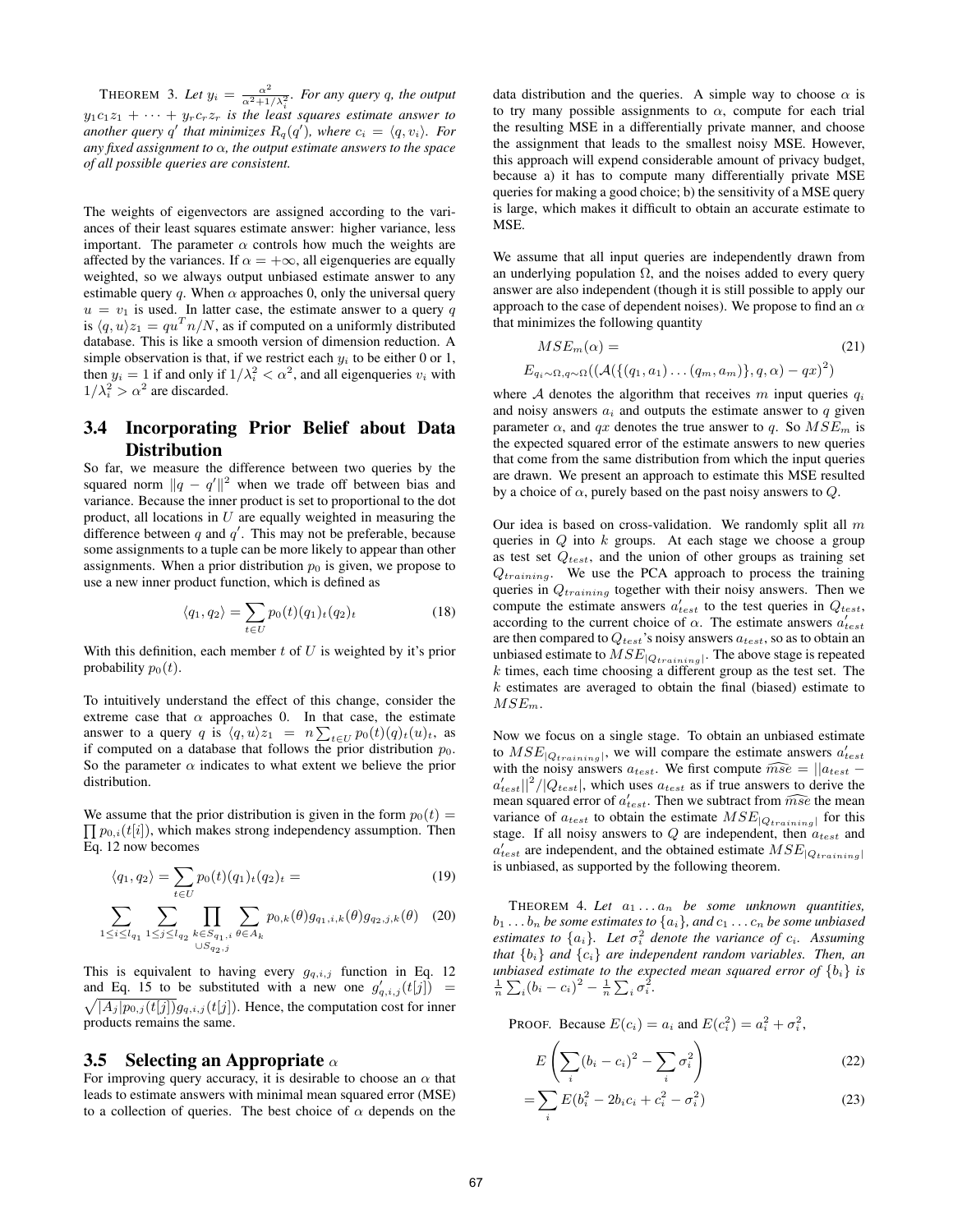$$
= \sum_{i} E(b_i^2 - 2b_i a_i + a_i^2) = E\left(\sum_{i} (b_i - a_i)^2\right)
$$
 (24)

The parameter  $k$  is chosen by the user. Larger  $k$  gives better estimate to  $MSE_m$  but requires more computation cost. Usually a small k (e.g.,  $k \leq 10$ ) is sufficient to provide good performance. We can fix the partition of the queries  $Q$ , so that we does not need to recompute the PCA for each trial of  $\alpha$ . Hence, in the preprocessing phase, we pre-compute PCA for each training set  $Q_{training}$ , which expends roughly  $O(km^3)$  time in total. Then, given any choice of  $\alpha$ , the resulting estimate answers  $a_{test}$  to all test sets  $Q_{test}$  can be computed in  $O(m^2)$  time, from which we can simply derive the estimate  $MSE_m$ .

To find the best possible assignment to  $\alpha$ , we can make many different trials of  $\alpha$  and select the one that leads to minimal estimate  $MSE_m$ . A more efficient way is to use ternary search algorithm, assuming that the  $MSE_m$  is a unimodal function of  $\alpha$ .

Once the best assignment to  $\alpha$  is selected, out approach can even be used to answer new queries if they are drawn from the same population that generates past queries, without submitting the new queries to a differentially private mechanism that expends privacy budget. If new queries are drawn from a different population, however, we still need to invoke a differentially private mechanism on the new queries. In the latter case, our approach is still useful as a postprocessing algorithm that can be applied on the union of past and new queries to improve the query accuracy.

# 4. THE MAXIMUM ENTROPY APPROACH

In this section, we will present an approach that finds a data distribution  $p$  that is most likely to generate the noisy answers.

### 4.1 The Objective Function

Our goal is to estimate the distribution of  $T$ . Two criterions are of our interest for choosing the estimate distribution p:  $U \rightarrow$  $[0, 1]$ . The first is the information entropy, because distribution with greater entropy makes less assumptions about data. The second is the likelihood given the noisy answers, which indicates how probable for the distribution to generate the answers. Let  $\pi_i = a_i/n$ , we propose the following objective function to make leverage between the two criterions.

$$
\min_{p \in \Delta} \quad Q(p) = -H(p) - \alpha L(p|\{\pi_i\}) \tag{25}
$$

$$
= p[\ln p] + \sum_{i} \beta_i |\pi_i - p[f_i]| + \text{const} \qquad (26)
$$

where

$$
L(p|\{\pi_i\}) = \ln Pr(\{\pi_i\}|p)
$$
 (27)

$$
= \ln \prod_{i} Lap(\pi_i - p[f_i]; \frac{b_i}{n})
$$
\n(28)

$$
= -\sum_{i} \left( \frac{n}{b_i} |\pi_i - p[f_i]| + \ln \frac{2b_i}{n} \right) \qquad (29)
$$

$$
\beta_i = \frac{\alpha n}{b_i} \tag{30}
$$

We denote by  $p[f] = p[f(t)]$  the expectation of f w.r.t. probability distribution p, and  $\Delta \subset [0,1]^U$  the simplex of the probability

distributions on U. The penalty functions  $\beta_i|\pi_i - p[f_i]|$  give soft constraints to the standard maximum entropy model. We are unaware of any prior study for this type of soft constraints to maximum entropy model. Note that our goal is to estimate the distribution of the true database  $T$ , rather than learning the underlying distribution that generates T.

 $\alpha \geq 0$  is a parameter that trades off between the entropy  $H(p)$ and the log-likelihood  $L(p|\{\pi_i\})$ . If  $\alpha$  is small, then distribution with large entropy is favored. If  $\alpha$  gets to infinite, then the estimate distribution is required being exactly consistent to the noisy answers if possible.

The objective function Q can also be interpreted in another way. Consider  $p \in \Delta$  as an unknown length-N random vector with prior distribution  $\Phi: \Delta \to [0, 1]$ , and as our prior belief we presume that the expected entropy of p is given by  $\tilde{h}$ :  $\Phi[H(p)] = \tilde{h}$ . Then the solution to the problem Eq. 26 corresponds to the maximum a posteriori probability estimate to p given evidence  $\{\pi_i\}$  and prior Φ formed by the principle of maximum entropy subject to the condition  $\Phi[H(p)] = h$  for a certain h.

THEOREM 5. Let the prior  $\Phi_{\tilde{h}}$ :  $\Delta \rightarrow [0,1]$  be the maxi*mum entropy distribution subject to*  $\Phi_{\tilde{h}}[H(p)] = \tilde{h}$ *. Then the solution to Eq. 26 maximizes the posterior probability density*  $\Phi_{\tilde{h}}(p)Pr(\{\pi_i\}|p)$  *for a certain h*.

PROOF. (Sketch) Because  $\Phi_{\tilde{h}}$  is the maximum entropy distribution, it is the solution to the following problem

$$
\max_{\Phi} \quad H(\Phi) = -\Phi[\ln \Phi] \tag{31}
$$

subject to 
$$
\Phi[H(p)] = \tilde{h}
$$
 (32)

Using Lagrange multipliers [7], it can be shown that  $\Phi_{\tilde{h}}$  can be expressed as

$$
\Phi_{\tilde{h}}(p) \propto \exp(\frac{H(p)}{\alpha})
$$
\n(33)

for a certain  $\alpha$ . Because

$$
\ln(\Phi_{\tilde{h}}(p)Pr(\{\pi_i\}|p)) = \ln \Phi(p) + L(p|\{\pi_i\})
$$
\n(34)

$$
\alpha H(p) + \alpha L(p|\{\pi_i\}) + \text{const}
$$
 (35)

Maximizing the logarithm of the posterior probability density is the same as minimizing  $Q$ .  $\square$ 

By fixing  $p[f_i]$ , thus also fixing the log-likelihood  $L(p|\{\pi_i\})$ , via Lagrange multipliers, it can be shown that the optimal  $p$  that minimizes  $Q$  or maximizes the entropy  $H(p)$  can be expressed as [7]

$$
p_w(t) = \frac{1}{Z_w} \exp \sum_i w_i f_i(t)
$$
 (36)

which is a Gibbs distribution parameterized by  $w = \{w_i\}^6$ . The Lagrange multipliers  $w = \{w_i\}$  are also called the weights or factors of the features, and  $Z_w = \sum_t \exp \sum_i w_i f_i(t)$  is a partition function that ensures  $p_w$  sums to 1.

<sup>&</sup>lt;sup>6</sup>We ignore distributions that have exactly zero probabilities, because these distributions are never optimal provided that the answers are noisy.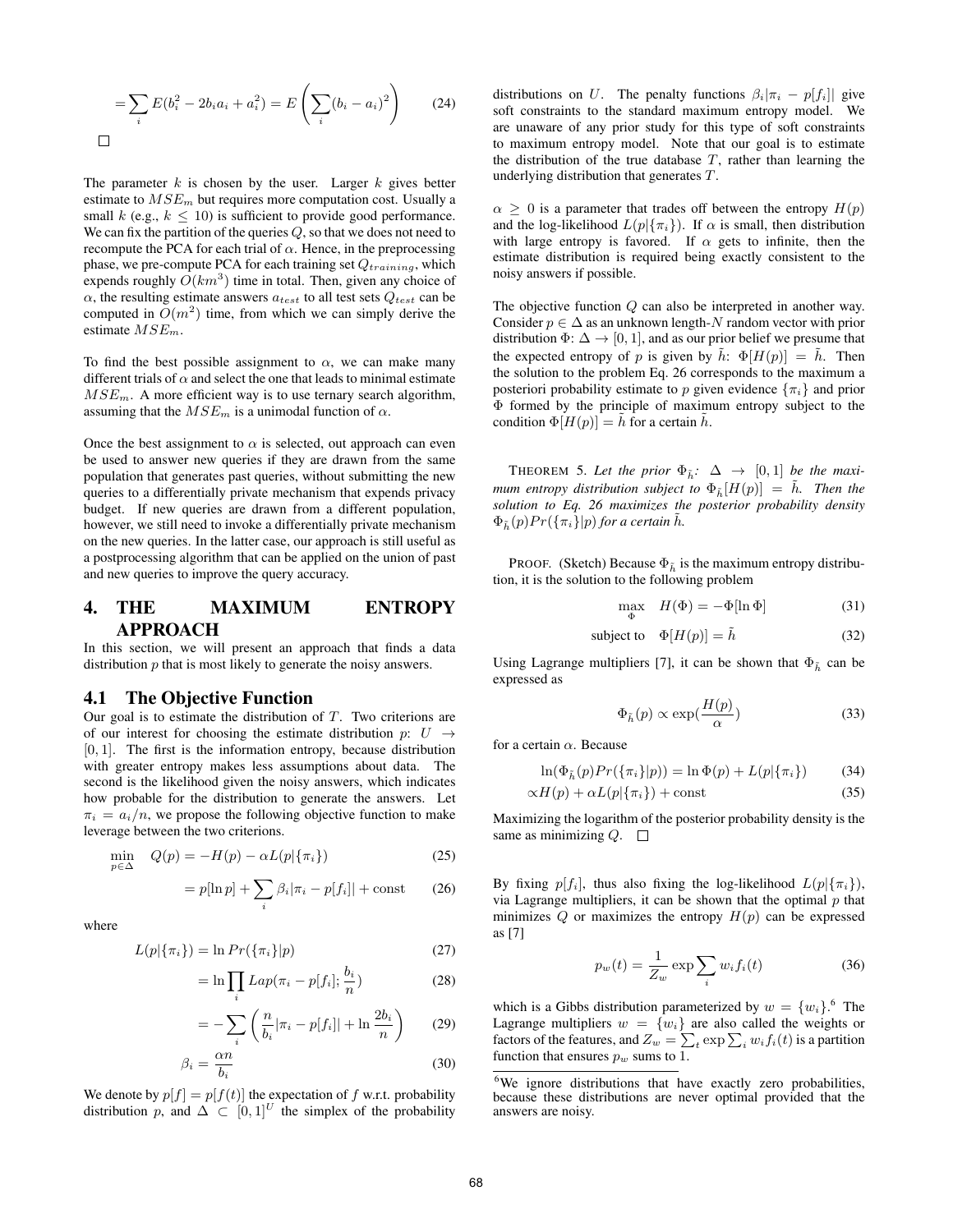The solution to the problem Eq. 26 can be obtained by solving its dual program, as shown in the following theorem. A sketch of the proof is presented in [6].

THEOREM 6. *The optimal* p *that minimizes* Q(p) *is the Gibbs distribution (Eq. 36) parameterized by*  $w = \{w_i\}$ *, where* w *is the solution to the following convex program*

$$
\max_{-\beta_i \le w_i \le \beta_i} Q'(w) = \sum_i w_i \pi_i - \ln Z_w \tag{37}
$$

Eq. 37 describes a constrained convex optimization problem, which is often easier to solve than its primal form as shown in Eq. 26. It can also be viewed as a constrained maximum likelihood problem. Suppose that there exists a database with empirical distribution  $\tilde{p}$ , whose feature expectations  $\tilde{p}[f_i]$  exactly match the noisy answers  $\pi_i$  (assuming that the noisy answers are consistent). Because

$$
\sum_{i} w_i \pi_i - \ln Z_w = \tilde{p} \left[ \sum_{i} w_i f_i - \ln Z_w \right] = \tilde{p} \left[ \ln p_w \right] \tag{38}
$$

 $Q'$  is proportional to the log-likelihood of  $p_w$  w.r.t.  $\tilde{p}$ . Thus, the solution to the dual problem (Eq. 37) is the maximum likelihood Gibbs distribution with box constraints  $w_i \in [-\beta_i, \beta_i]$ .

#### 4.2 Learning the Maximum Entropy Model

The convex program Eq. 37 for  $Q'$  is a constrained version of the well known problem of parameter estimation for a general Markov random field or conditional random field [3,16,23]. Since extensive work have devoted to this learning problem, we just present here a simple algorithm that suffices our need.

Through simple calculations, it can be shown that

$$
\frac{\partial Q'(w)}{\partial w_i} = \pi_i - p_w[f_i] \quad \text{and} \quad \frac{\partial^2 Q'(w)}{\partial w_i \partial w_j} = Cov_{p_w}(f_i, f_j)
$$
\n(39)

However, exact inference for the marginal  $p_w[f_i]$  is intractable for general graphical models. Thus, we resort to MCMC (Markov chain Monte Carlo) methods to approximate the gradients. Due to the approximation, it is not appropriate to use optimization methods that are sensitive to gradients or to the Hessian. Instead, we use stochastic gradient descent, which fits well with approximate marginal.

The framework of our algorithm is as follows. We start with an initial parameter estimate  $w = 0$ . In each iteration we draw a sample t from the current estimate distribution  $p_w$ . Then we update every  $w_i$  by  $w_i \leftarrow w_i + \gamma(\pi_i - f_i(t))$ . We also truncate  $w_i$  once we discover  $|w_i| > \beta_i$ . The above steps are repeated until convergence or until a specified number of iterations is reached. The learning rate  $\gamma$  is set to a small enough number.

The Gibbs sampling [18] is used to generate a sequence of (dependent) samples from  $p_w$ . To draw a new sample from a previous sample t, it generates an instance  $t[k]$  from the distribution  $p_w(A_k|t \setminus \{t[k]\})$  of each attribute  $A_k$  in turn, conditioned on the current assignments to other attribute values. The sequence of samples  $t$  forms a Markov chain, and  $t$ 's distribution will converge to the target  $p_w$ . We update the parameter w after every new sample t is generated. Gibbs sampling is often a slow-mixing process, due to the auto-correlation between adjacent samples. Thus,  $t$  could be lagging in catching the latest  $p_w$ , but this issue can be alleviated by choosing a smaller learning rate  $\gamma$ .

To generate an instance from the conditional distribution  $p_w(A_k|t\setminus$  $\{t[k]\}\)$ , we employ the Metropolis-Hastings algorithm [18]. In short, it first draws an proposal instance  $\sigma$  from  $A_k$  with proposal distribution  $q(o)$ , then update  $t[k]$  to  $o$  with probability min(1,  $\frac{p_w(o|t\setminus\{t[k]\})q(t[k])}{p_w(t[k]|t\setminus\{t[k]\})q(o)}$ . Without additional knowledge, q can be chosen as the uniform distribution. This process involves the calculation of the ratio  $\frac{p_w(t \text{ with } t[k] = o)}{p_w(\text{old } t)}$ , which can be derived from Eq. 36. Not all feature functions are necessary to calculate, but only those feature functions  $f_i$  whose results are affected by a change to  $t[k]$  are relevant. Generating instances for all attributes of a tuple will need at most  $2md'$  calls to feature functions, where  $d'$  denotes the average number of attributes a query is relevant to.

To update all weights  $w_i \leftarrow w_i + \gamma(\pi_i - f_i(t))$ , we need at most m calls to feature functions. In total, every iteration will need  $O(md')$ calls to feature functions.

An interesting special case is, when doing privacy-preserving data publishing, the set of  $m$  queries are often formed by all  $k$ -D marginal queries. In this case, for every tuple  $t$  there are only  $C(d, k) = \begin{pmatrix} d \\ k \end{pmatrix}$ k feature functions  $f_i$  with non-zero output  $f_i(t) \neq 0$ . With some simple improvement, every iteration will need only  $O(kC(d, k))$  calls to feature functions, though the total number  $m$  of queries is very large. Due to space limitation, we omit the details here.

Finally, we obtain the approximate solution  $p_w$ , which integrates all noisy answers into an estimate distribution that gives consistent estimate answers to all queries. In practice, we will generate a sufficiently large sample from  $p_w$  to support queries and other data mining tasks. This sample also serves as a synthetic database for differentially private data publishing. The weakness of our algorithm is that, like all other learning algorithms for general Markov random field, the convergence rate is not guaranteed. In practice, we may simply set a fixed number of iterations.

# 4.3 Incorporating the Prior Distribution  $p_0$

If a prior distribution  $p_0$  is given, we can use relative entropy instead of the information entropy, and obtain a slightly different objective function

$$
\min_{p \in \Delta} \quad Q(p) = D_{KL}(p||p_0) - \alpha L(p|\{\pi_i\}) \tag{40}
$$

$$
= p[\ln \frac{p}{p_0}] + \sum_{i} \beta_i |\pi_i - p[f_i]| + \text{const} \qquad (41)
$$

where  $D_{KL}(p||p_0) = p[\ln \frac{p}{p_0}]$  is the relative entropy or Kullback-Leibler divergence. When  $p_0$  is the uniform distribution, Eq. 41 differs from Eq. 26 only by a constant. The optimal  $p$  for Eq. 41 can be expressed as  $p_w(t) = \frac{1}{Z_w} p_0(t) \exp \sum_i w_i f_i(t)$ , where  $Z_w$  is again a partition function that ensures  $p_w$  sums to 1. The dual program Eq. 37 remains the same form, but the  $Z_w$  function in Eq. 37 changes due to change of  $p_w$ . The previous learning algorithm for estimating  $p_w$  still applies.

### 5. EXPERIMENTS

In this section, we evaluate the performance of our approaches based on the Adult dataset<sup>7</sup>, which contains personal information of about 500, 000 American adults and has 9 attributes. The list of attributes is presented in Fig. 1. All numeric attribute values are integers.

<sup>7</sup> available at http://www.ipums.org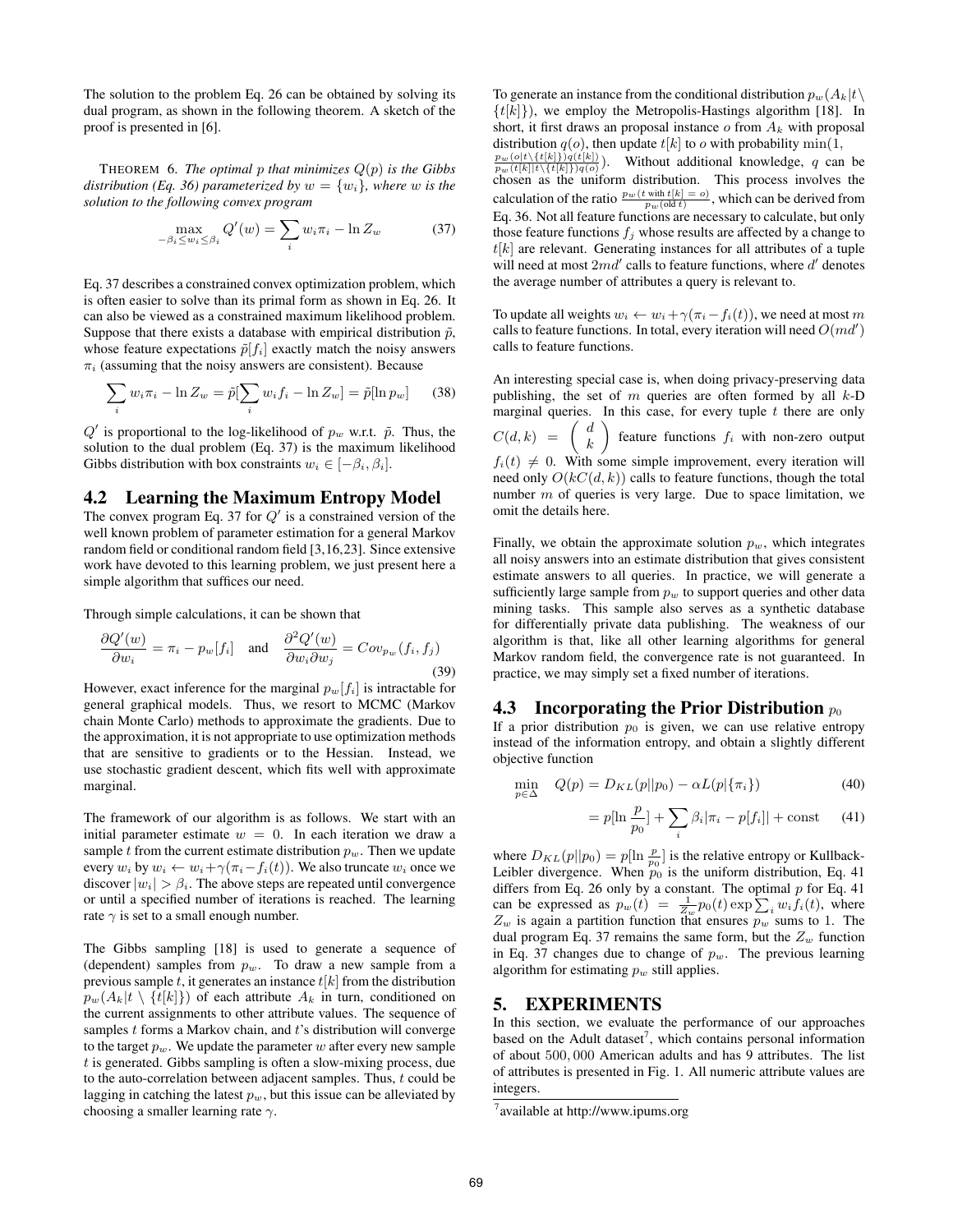

Figure 1: Adult dataset used in our experiments

We have conducted two sets of experiments. In the first set of experiments, we provide a collection of randomly generated queries and noisy answers to our approaches, then study their ability in improving accuracy. In the second set of experiments, we use the maximum entropy approach as a privacy preserving data publishing tool and compare its performance with a few existing techniques. As default setting for the maximum entropy approach, we set the learning rate  $\gamma$  to  $10^{-4}$  and perform roughly about  $10^6$ iterations for each run.

Although there are some relevant techniques that also process a collection of differentially private queries that may be given arbitrarily, such as  $[4, 11, 13, 14, 17, 22]$ , we did not test these techniques because their computation cost are extremely high even for datasets of moderate size. These techniques have running time at least linear or polynomial in the size of data universe U.

# 5.1 Integrating Past Query Answers and Improving Accuracy

In these experiments, we consider two kinds of queries. The first kind is 2-D range query, which specifies an interval for each of a pair of randomly chosen attributes. Every attribute is chosen with equal probability. The predicate intervals for a range query are also randomly generated. The second kind is arbitrary 2-D counting query. Each 2-D counting query  $q$  is defined by a binary function  $f: A_i \times A_j \rightarrow \{0, 1\}, i \neq j$ . All entries  $f(x, y)$  are generated at random.

We first generate  $m = 5000$  random queries, and compute the answers based on the 500, 000 tuples in the Adult dataset. Every answer is then introduced with an independent Laplace noise  $Lap(b)$  with scale  $b = 5000$ . Because the sensitivity of m random queries is at most  $m = 5000$ , we guarantee to satisfy at least 1-differential privacy.

In Fig. 2a and 2b, we study the performance of our approaches with varying assignments to  $\alpha$ . The performance is measured by the RMSE (root mean square error) of the estimate answers to past queries. For each of our approaches, we have tested two versions — the version that does not utilize prior distribution (amounts to a uniform prior distribution) and the version that incorporates the prior distribution into the computation. The prior distribution is obtained by computing all 1-D marginal queries from the dataset, and each marginal is added by some noises so that the set of all marginal queries satisfies 0.02 differential privacy.

Fig. 2a and 2b reveal that an appropriate setting to  $\alpha$  can give very good estimate answers. When  $\alpha$  is infinitely large, our approaches, in particular the kernel PCA approach, can only utilize the linear dependency among the past queries to reduce the noises. With smaller  $\alpha$ , high correlation between past queries is also helpful to



Figure 3: Estimating RMSEs by cross-validation. The dashed lines denote the estimate RMSEs obtained by 5 cross-validation on  $m = 5000$  2-D range queries. The solid lines denote the true RMSEs for the following setting — the past queries are 2-D general queries, and the RMSEs are computed on randomly generated new 2-D range queries. The solid lines match the result presented in Fig. 2c.



Figure 5: Running time with growing number of input queries

improve the accuracy. But if we set  $\alpha$  too small, then the estimate answers will be too biased and the RMSE grows. We also observe that the incorporation of prior distribution gives significant boost to the query accuracy, especially for the kernel PCA approach. But the effect of the prior distribution vanishes when  $\alpha$  grows.

In above experiments we only address the accuracy of estimate answers to past queries. But the experimental results also make sense when we are more concerned about new queries, because by applying our approaches to the union of past queries and new queries, the accuracy of answers to new queries also improves.

In next experiments, we consider another scenario where we derive the estimate answers to new queries purely based on noisy answers to past queries. This scenario is important when the privacy budget is already exhausted but we still want to make some inference about the data. The experimental results are presented in Fig. 2c and 2d. The past queries and new queries are independently generated, hence they are expected to be very different. Moreover, in Fig. 2d the kind of new queries is not the same as the past queries. It is shown that for the kernel PCA approach to obtain reasonable answers to new queries, we have to use a small and appropriate  $\alpha$ and tolerate biased answers. Overall, our approaches still work fine in this scenario.

Because  $\alpha$  is important for obtaining good estimate answers, we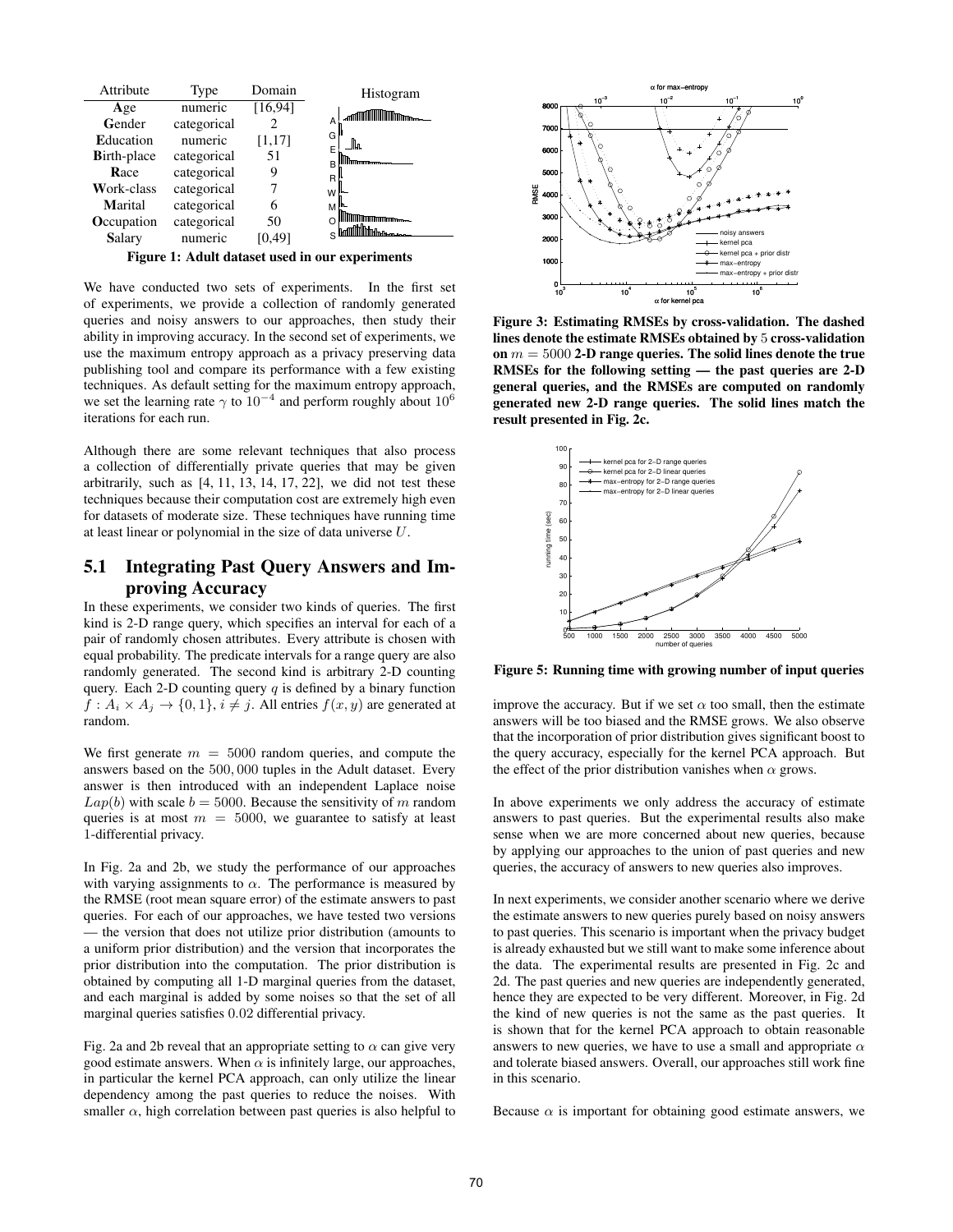

Figure 2: RMSE with varying  $\alpha$ . Fig. (a) and (b) study the ability of our approaches in improving the accuracy of estimate answers to past queries. Fig. (c) and (d) investigate whether our approaches can give reasonable answers to new queries that are different from the past queries, and the derivation of the estimate answers to new queries are purely based on the noisy answers to past queries. In Fig. (c) and (d), the RMSEs of the estimate answers to new queries are presented.

should set  $\alpha$  very carefully. To do this, we need to know how good an assignment to  $\alpha$  is, and choose the best possible assignment. In Fig. 3, we estimate the RMSEs via 5 cross-validation on  $m = 5000$ 2-D range queries, and study how the estimate RMSEs are different from the true RMSEs. It is shown that, the curves of the estimate RMSEs are almost identical to the curves of the true RMSEs, except that the cross-validation often overestimates the RMSEs. The overestimation is because in each stage of cross-validation only a fraction  $\frac{k-1}{k}$  of the m queries is used. Nonetheless, the  $\alpha$  that minimizes the estimate RMSE usually minimizes the true RMSE too. Hence, it is often a good way to adopt estimate RMSE as the performance measure to select  $\alpha$ . Moreover, from Fig. 2 we observe that the best choice of  $\alpha$  is often irrelevant to whether we focus on new queries or past queries.

In Fig. 4, we show how RMSE changes with different settings to the experimental parameters. Overall, the maximum entropy approach often gives lower RMSE, and the kernel PCA approach can achieve comparable performance if we utilize prior distribution and set  $\alpha$ appropriately. Fig. 5 presents the running time of both approaches, with growing number of input queries. Because the kernel PCA approach has  $O(n^2r)$  computation cost, it is inapplicable when there are too many queries. The computation costs for both approaches are insensitive to the database size and to the size of data universe.

# 5.2 Data Publishing

In this set of experiments, we test the maximum entropy approach as a privacy-preserving data publishing tool. Given the input database, we will first issue a collection of 2-D marginal queries to capture all bivariate relations. Specifically, for every pair of attributes and for every possible assignment to them, a counting query is issued. For each query answer, we add a Laplace noise with scale  $b = d(d-1)/2 = 36$ , where  $d = 9$  is the dimension of the Adult dataset. Because the sensitivity of the set of all 2-D marginal queries is only  $d(d - 1)/2$ , we achieve 1-differential privacy. There are totally 29570 2-D marginal queries. Given the noisy answers to those queries as input, the maximum entropy approach generates a synthetic database as the output, on which succeeding queries are computed for evaluating the data utility.

We compare our approach with two *randomized response* methods — *retention replace* perturbation [1] and *flipping* perturbation [20]. They guarantee  $\gamma$ -amplification privacy by independently perturbing every attribute value. *Retention replacement* replaces each value by another value with certain probability, and *flipping* represents each value as a bit-vector and randomly flips every bit. We set  $\gamma = e^{\epsilon}$  so that  $\gamma$ -amplification is implied by  $\epsilon$ -differential privacy, but the converse is not true. Hence, the experiments are not only fair, but even favorable to competing algorithms because our approach offers stronger privacy guarantee. We did not test other differentially private data publishing methods [4, 11] due to the prohibitively expensive computation cost for large data universe  $|U|.$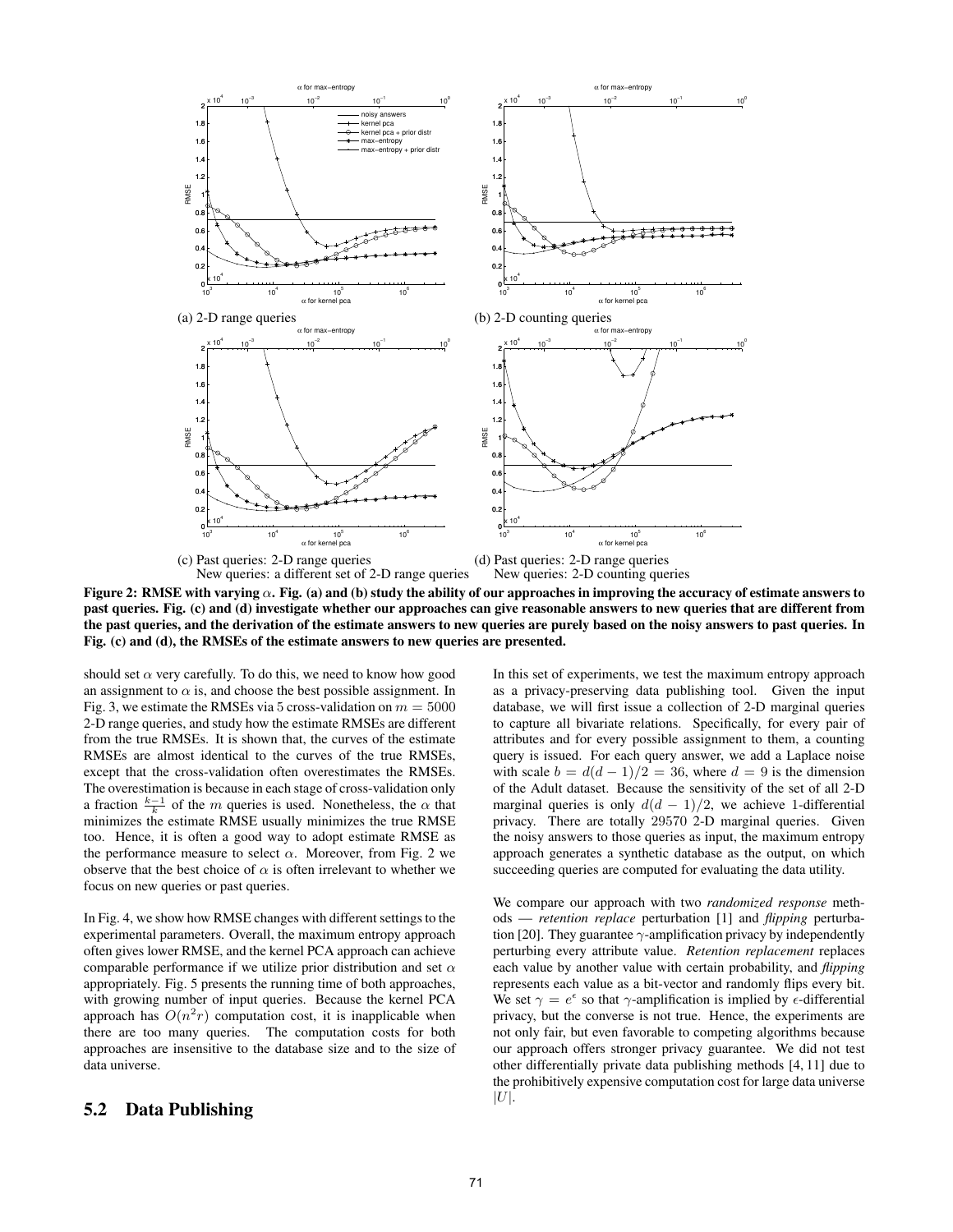

(a) RMSE vs noise scale

(b) RMSE vs database size

(c) RMSE vs number of input queries

Figure 4: RMSE with varying parameters for 2-D range queries  $\alpha$ =0.004  $\rightarrow$  max−entropy + prior distr,  $\alpha$ =0.004 retention



(a)  $Err(X, Y)$ 

(b) left-top:  $Err(X, Y, Race)$ ; right-bottom:  $Err(X, Y, Salary)$ 

Figure 6: Errors of estimate bivariate and trivariate joint distributions. Each row and column specifies an attribute as a dimension of the joint distribution. Those error values greater than 1 have been truncated to 1.

To measure the utility of the output database, we compute the estimate joint distribution for a chosen set of attributes, then examine how different the answer is from the true distribution. The error of an estimate (bivariate) joint distribution is defined as

$$
Err(X, Y) = \sum_{x, y} |p(x, y) - \tilde{p}(x, y)|
$$
 (42)

where  $p$  is computed based on the output database, and  $\tilde{p}$  denotes the true distribution of the input database. The same definition also applies to multivariate case. If the attributes have many possible values, the data universe is partitioned into smaller granularity with fewer supporting samples at each location, resulting in greater error due to sampling variance.

We first investigate whether the bivariate relations can be preserved in the output database, as presented in Fig. 6a. It is shown that the maximum entropy approach achieves the best utility in all cases. Randomized response methods behave well only when attribute domains are small. When an attribute has too many possible values, randomized response methods give extremely poor performance.

Comparison based on the ability for capturing bivariate relations might be unfair for randomized response methods, because in the experiments our approach has used bivariate statistics as training features. We also examined the errors of estimate trivariate joint distributions, as reported in Fig. 6b. We can observe that randomized response methods no longer give meaningful results, while the performance of the maximum entropy approach is still reasonable. Finally, in Fig. 7, we present the RMSEs for randomly generated  $k$ -D range queries. The maximum entropy approach



Figure 7: RMSE of  $k$ -D range queries

shows remarkable advantage.

# 6. RELATED WORK

Since differential privacy was introduced [10], a lot of work has been dedicated to data publishing mechanisms and data analysis techniques that suffice differential privacy [2, 4, 5, 8, 9, 11–15, 17, 19, 21, 22, 24, 25]. Due to linear queries' simplicity and importance, most of existing work focuses on answering linear queries and seeks to develop techniques that can outperform Laplace mechanism. For example, a class of work [4, 11, 13, 22] studied data publication mechanisms that output a synthetic dataset to simultaneously answer all or most counting queries in a given concept. Another work, matrix mechanism [17], optimizes a batch of linear queries by invoking Laplace mechanism on a carefully